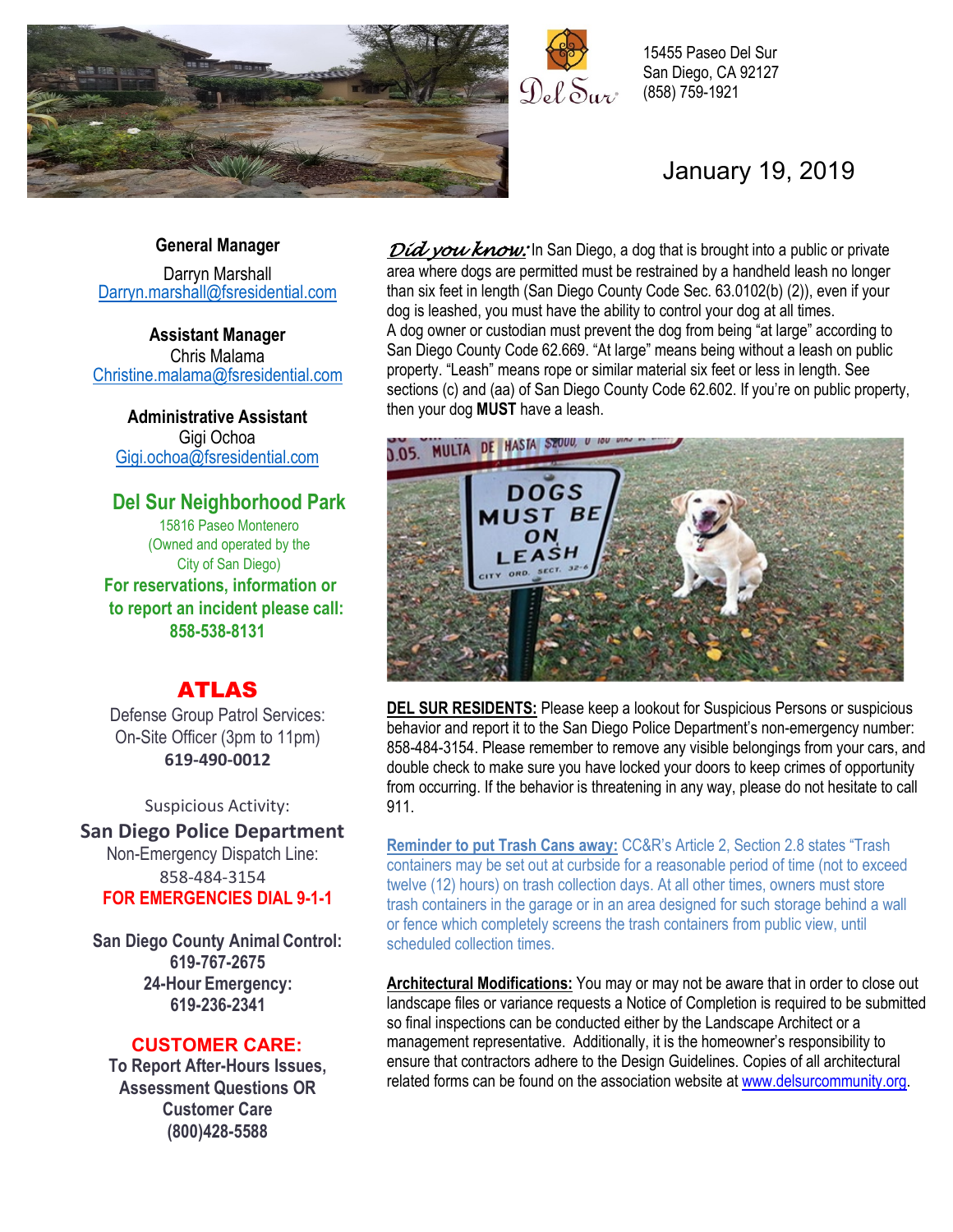# **Snow Day**



#### **Ingredients:**

- 5 cups low-sodium chicken broth
- 2 pounds boneless, skinless chicken breasts, trimmed
- 5 tablespoons unsalted butter
- 4 carrots, peeled and sliced 1/4 inch thick
- 1 large onion, chopped fine
- 1 teaspoon salt
- 3 garlic cloves, minced
- 6 tablespoons all-purpose flour
- 3/4 cup dry sherry
- 1/3 cup heavy cream
- 1/2 teaspoon dried thyme
- 2 bay leaves
- 1 1/2 cups frozen peas
- 4 tablespoons minced fresh parsley leaves

#### Dumplings**:**

- 2 cups all-purpose flour
- 1 tablespoon baking powder
- 1/2 teaspoon salt
- 1 1/3 cups heavy cream

## **January 19, 2019** - 1:00 pm - 5:00 pm

What: This year we are moving snow day to the Village Green Park. We are trucking in over 100 tons of real snow! Get ready for sledding, snowmen and much more!

Food: One of San Diego's finest food trucks will be serving up delicious eats all day. Food is available for purchase.

Attire: While it might be a warm day here in San Diego, the snow is still very cold. Please dress appropriately.

RSVP: You must RSVP by January 18th. As always, you are r**equired** to show your Del Sur ID Card at our welcome table in order to attend the event. If you are a member of the Del Sur community, but not a member of the CSC, there will be a \$10 fee to attend this event.

Guests: may attend this as long as they are accompanied by a Del Sur CSC resident. The fee is \$20 per guest ages 3+.

Bring: Warm clothes and cash for the food truck.

## Chicken & Dumplings

For the stew: Bring the chicken broth to a simmer in a Dutch oven over high heat. Add the chicken and return to a simmer. Cover, reduce heat to medium-low, and simmer until chicken is just cooked through, about 10 minutes. Transfer chicken to plate and tent loosely with aluminum foil. Transfer broth to large bowl.

Return empty Dutch oven to medium-high heat and melt butter. Add carrots, onion, and salt and cook until softened, about 7 minutes. Stir in garlic and cook until fragrant, about 30 seconds. Stir in flour and cook, stirring frequently, for 1 minute. Stir in sherry, scraping up browned bits. Stir in reserved broth, cream, thyme, bay leaves, and pepper and bring to boil. Cover, reduce heat to low, and simmer until stew thickens, about 20 minutes.

**For the dumplings:** Stir flour, baking powder, and salt in large bowl. Stir in cream until incorporated (dough will be very thick and shaggy).

**To finish:** Discard bay leaves and return stew to rapid simmer. Shred reserved chicken and add to stew along with any accumulated juices, peas, and 3 tablespoons parsley. Using 2 large soup spoons or small ice cream scoop, drop golf ball-sized dumplings onto stew about 1/4 inch apart (you should have 16 to 18 dumplings). Reduce heat to low, cover, and cook until dumplings have doubled in size, 15 to 18 minutes. Garnish with remaining parsley. Serve.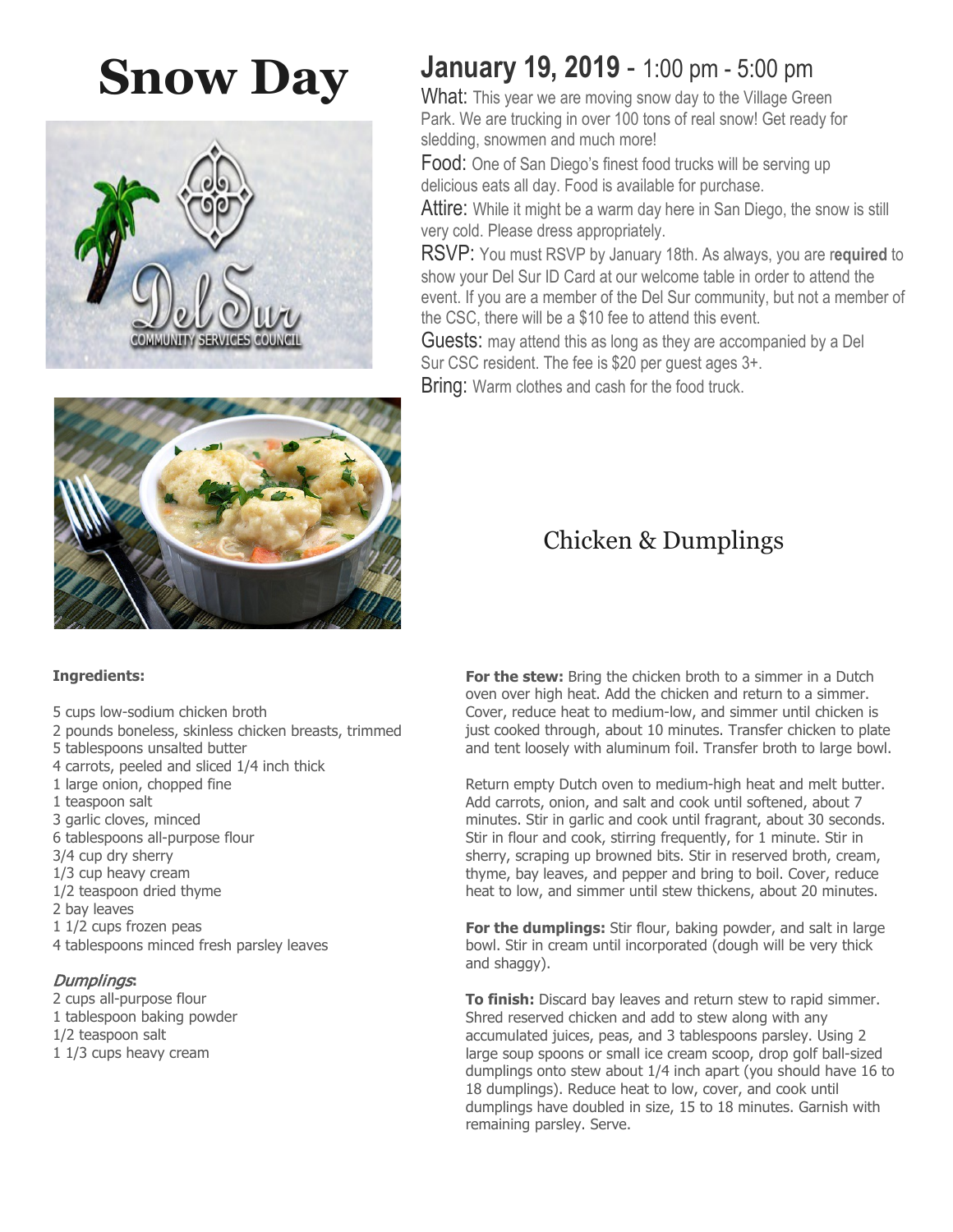## **Community Services Council vs Del Community Association**

|                        | <b>CSC</b>                                                                                                                                                                                        | <b>DEL SUR COMMUNITY ASSOCIATION</b>                                                                                                                                                                      |
|------------------------|---------------------------------------------------------------------------------------------------------------------------------------------------------------------------------------------------|-----------------------------------------------------------------------------------------------------------------------------------------------------------------------------------------------------------|
| <b>Boards</b>          | 5 Directors                                                                                                                                                                                       | 5 Directors                                                                                                                                                                                               |
| <b>Purpose</b>         | 柴<br>Funds & organizes all<br><b>Community Events,</b><br>including Movie Nights,<br>Concerts, Holiday<br>Events, etc.<br>米<br>Promotes and supports<br>resident Driven<br><b>Community Clubs</b> | ₩<br>Upkeep and Maintenance of<br>common areas: including private<br>parks, mail boxes, etc.<br>米<br>Enforcement of Covenants,<br><b>Conditions and Restrictions</b><br>₩<br><b>Oversee Design Review</b> |
| <b>Source of Funds</b> | Enhancement Fee on the Sale of<br>homes in Del Sur                                                                                                                                                | <b>Monthly HOA Dues</b>                                                                                                                                                                                   |
| <b>Meeting</b>         | Meet quarterly $-4$ <sup>th</sup> Wednesday                                                                                                                                                       | <b>Monthly Executive meetings: Open</b>                                                                                                                                                                   |
| <b>Schedule</b>        | - January, April, July & October<br>(April & October are in the<br>evening and open to CSC<br>residents.                                                                                          | session board meetings are now being<br>held on the 4th Tuesday of every odd<br>month (Mar, May, Jul, Sept, and Nov).<br>See www.delsurcommunity.org for<br>details                                       |
| <b>Fiscal Year</b>     | June - May                                                                                                                                                                                        | June - May                                                                                                                                                                                                |
| Website                | www.delsurcsc.org - For all<br><b>Event and Reservation</b><br>Information                                                                                                                        | www.delsurcommunity.org - For all<br><b>Association related Information</b>                                                                                                                               |

Did you know that the CSC is independent from the Del Sur Community Association and both entities have their own areas of responsibility?